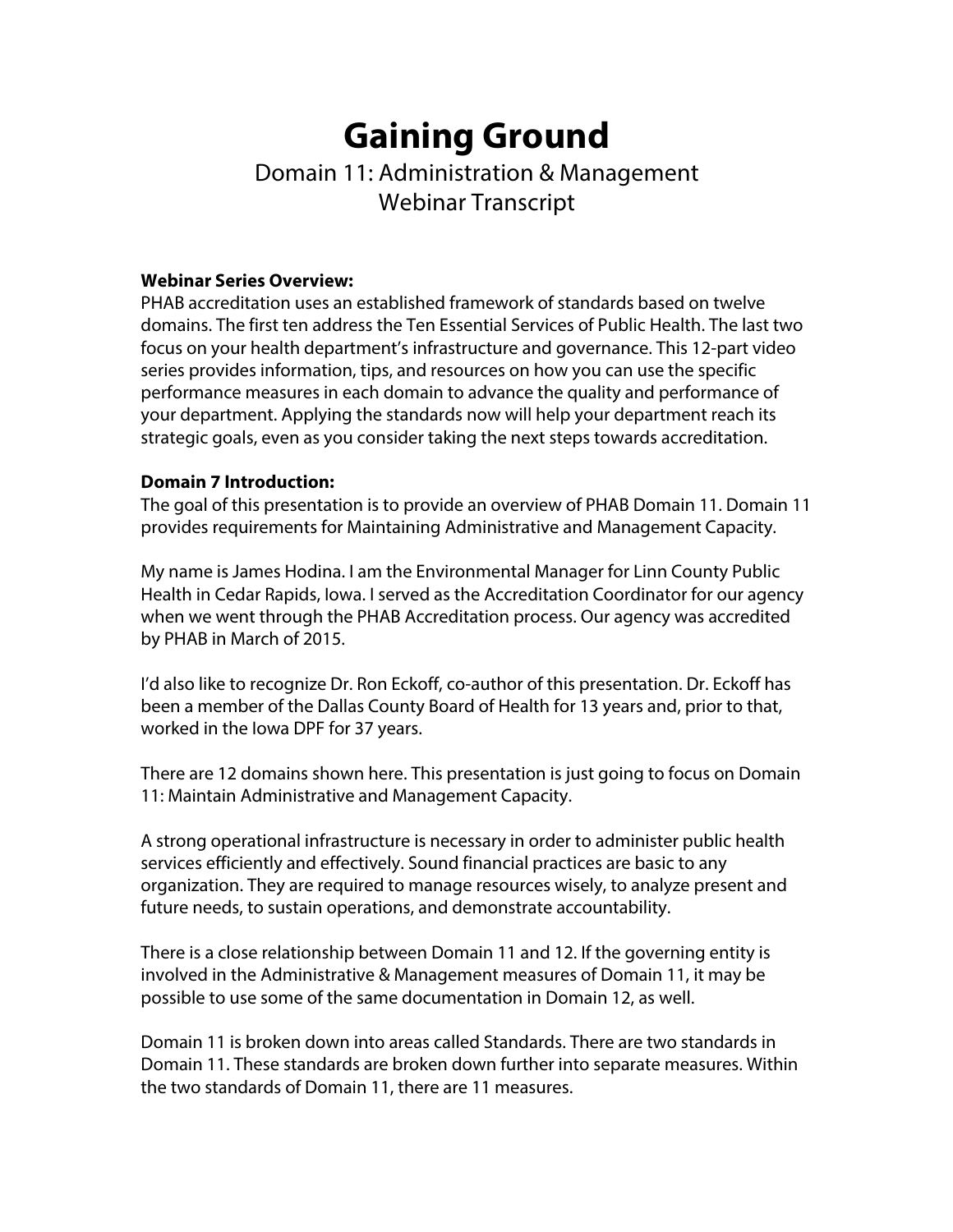Even if you have never considered accreditation, you probably are doing many of the things required in this domain. As with much of the accreditation standards, you need to document what you are doing. For example, if your agency has a contract with the Department of Public Health, the general conditions of that contract includes many of the requirements in this domain.

#### **Standard 11.1:**

The first standard in Domain 11 is "Develop and Maintain an Operational Infrastructure to Support the Performance of Public Health Functions."

#### **Measure 11.1.1:**

Measure 11.1.1. is "Policies and procedures regarding health department operations." PHAB is seeking internal policies, not external-facing policies required in Domain 5. These are operations policies. Human resource policies are addressed in Measure 11.1.5. Examples include: records retention and back-up procedures, invoicing, emergency/evacuation, facilities operations, use of department vehicles, and scheduling of meeting rooms. There should also be a policy or procedure that includes who needs to sign what types of policies and how often they are reviewed. In demonstrating conformance with this standard, the Local Public Health Department should be able to:

- Document a policies and procedures manual or a table of contents for the manual and two example policies.
- Document a current department organization chart showing leadership, upper management, and organization of programs. You should show position titles and program names, but individual names are not required. Does not need to detail every staff position.
- You should also document the regular review of policies and procedures. Provide two examples showing policies were reviewed and dated within the last five years.
- Document how the staff has access to the policies. This could be paper copies distributed to all staff, paper copies available in certain locations, or electronic copies accessible to all staff.

#### **Measure 11.1.2:**

Measure 11.1.2 is seeking the health department's consideration of the ethical dimensions of policies and decisions. Such considerations are important for the provision of effective public health and public health management. Defining and addressing ethical issues should be handled through an explicit, rigorous, and standard manner that uses critical reasoning. Examples of a process include the adoption of the Public Health Code of Ethics, the establishment of an ethics board, the designation of a committee or process of the governing entity, or other related processes. Examples of ethical issues include privately constructed sewers, distribution of vaccine in a shortage situation, staff mandatory immunizations, an employee's use of social media, or an employee's acceptance of gifts.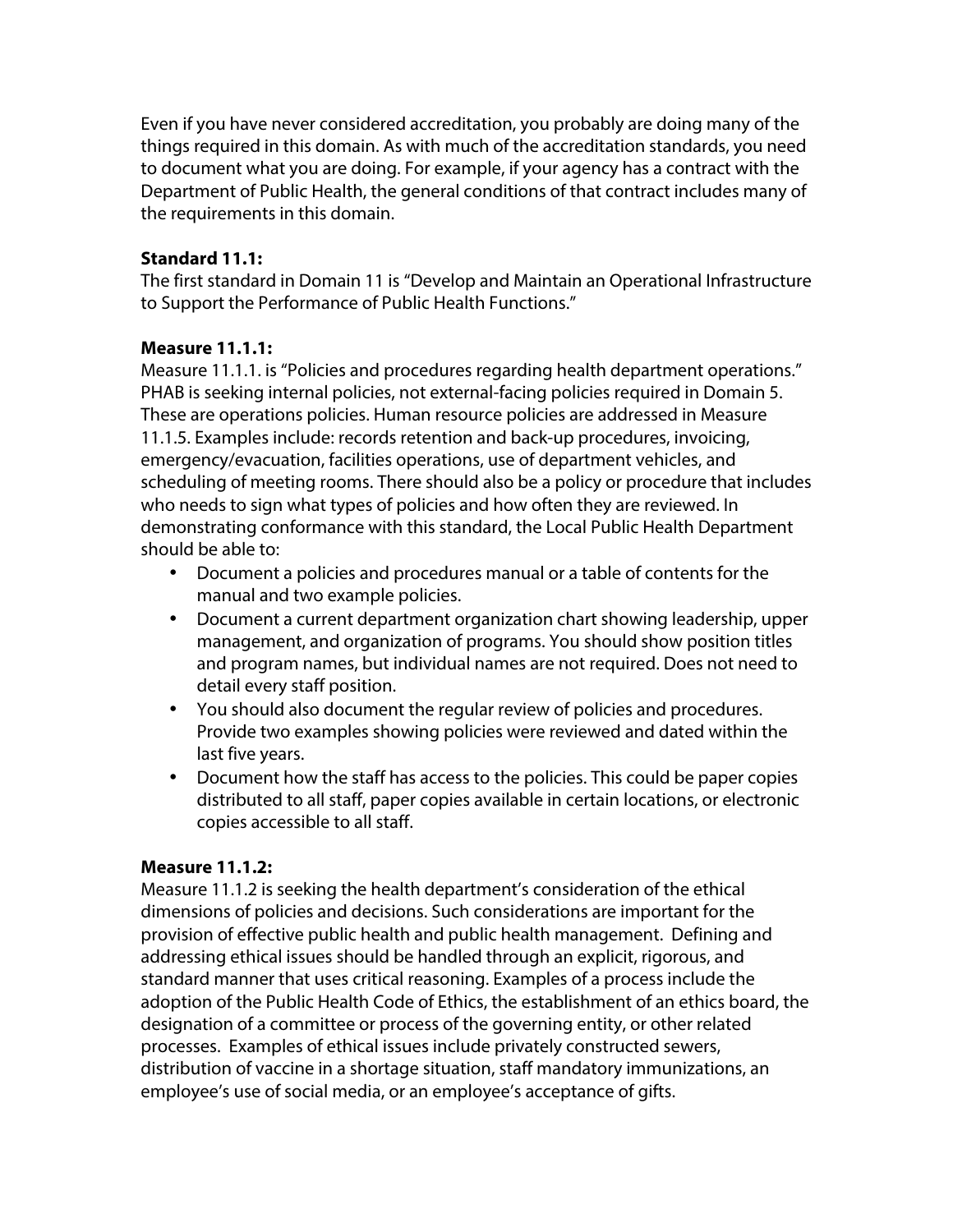#### **Measure 11.1.3:**

The purpose of Measure 11.1.3 is to assess how the health department protects customer confidentiality. Lack of attention to confidentiality policies and their implementation can lead to violations of confidentiality. This creates liability to the health department and lessens credibility.

When developing these policies, you may consider such processes as clinical protocols, staff access to records, computer use, business associate agreements, and electronic transfer of data. You may also acquire confidential business information when working with industry, institutions, and commercial establishments. Training documentation could be, for example, a copy of training materials and an agenda for the training session. The health department must have a record of who attended the training. Documentation could also be a log, a sign-in sheet or a record/statement from web-based training. With the signed confidentiality form, staff must acknowledge their responsibilities for protecting confidentiality.

#### **Measure 11.1.4:**

Public health departments are responsible for all residents in the health department's jurisdiction, and that usually includes people of various backgrounds, languages, and cultures. It is important for health departments to understand how values, norms, and traditions of populations served affect how individuals perceive, think about, and make judgments about health, health behaviors, and public health services.

PHAB Measure 11.1.4 has four documentation requirements:

- Policies and procedures must ensure that social, cultural, and linguistic characteristics of the population it serves are considered and addressed
- Documentation of interpretation services or materials in other languages may be provided as evidence
- PHAB provides several specific examples of cultural and linguistic competency assessment tools in their guidance
- Examples of training may include: examining biases and prejudices; developing cross-cultural skills; learning about specific populations' values, norms, and traditions; and/or learning about how to develop programs and materials for low literacy individuals or the visually or hearing impaired. Documentation must show the content of the training and who attended.

#### **Measure 11.1.5:**

Measure 11.1.5 is about the human resource function, which is separate from Measure 11.1.1, which focused on internal operations. Human resources policies and procedures can be government-wide or part of an umbrella agency. For example, at Linn County, we adhere to the policies issued by the human resources department and approved by the Board of Supervisors. The policies and procedures must address a comprehensive list of requirements as specified in the PHAB Standards and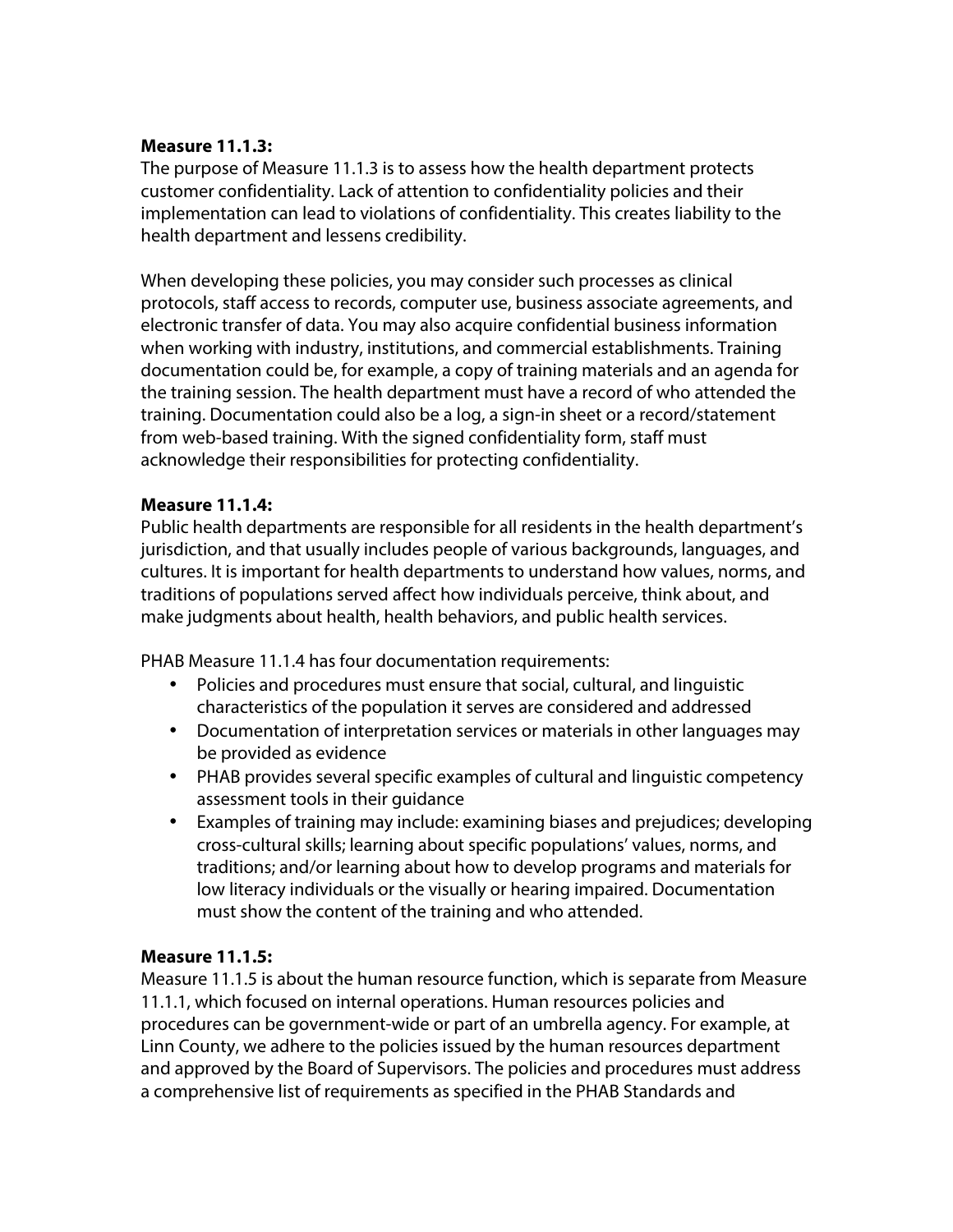Measures. Where the health department uses a human resource system that is government-wide (such as at a tribe, state, city, or county level), it is acceptable that the policies and procedures are not specific to only the health department. Access may be web-based, health department intranet, server access, or distribution of hard copies that is available from supervisors or located in central locations. Examples of documents used to establish working relationships may include employee agreements, contract templates, letter of employment templates, contracts, or labor agreements. This does not include contracts for service. Evidence of being a responsive partner may include human resource staff that are educated and experienced in public health for the purpose of assessing workforce needs, enabling workforce development, and recruiting candidates for public health positions. It may also include human resource policies that support the public health program functions or programs and the human resource functions working together to develop policies and provide training and development.

#### **Measure 11.1.6:**

Measure 11.1.6 addresses the information management function and how that supports the health department's mission and workforce. To use data effectively, the health department must organize and process data. It must be performed in a manner to appropriately protect data while also making it available for decision-making. The health department must maintain an information management system that provides the ability to store, protect, process, manage, analyze, utilize, and communicate information and data available from multiple sources.

Examples of information technology supporting public health could include scanning systems to preserve records, a grant management system, vital records system, program information system such as for programs like WIC or immunization, licensing information systems, inspections and violation records, and on-line data services.

PHAB requires two examples. One example of the following must be provided:

- Information vulnerability audits, security policies, or internal controls to ensure the privacy and security of information
- A policy that the department adheres to federal, state, and local privacy protection regulations for handling data
- A written process for reviewing and developing information management business system requirements
- An inventory of data or data systems (either collected by the health department or by others) used by the health department.

#### **Measure 11.1.7:**

The purpose of Measure 11.1.7 is to assess the health department's facilities for use by both staff and the public.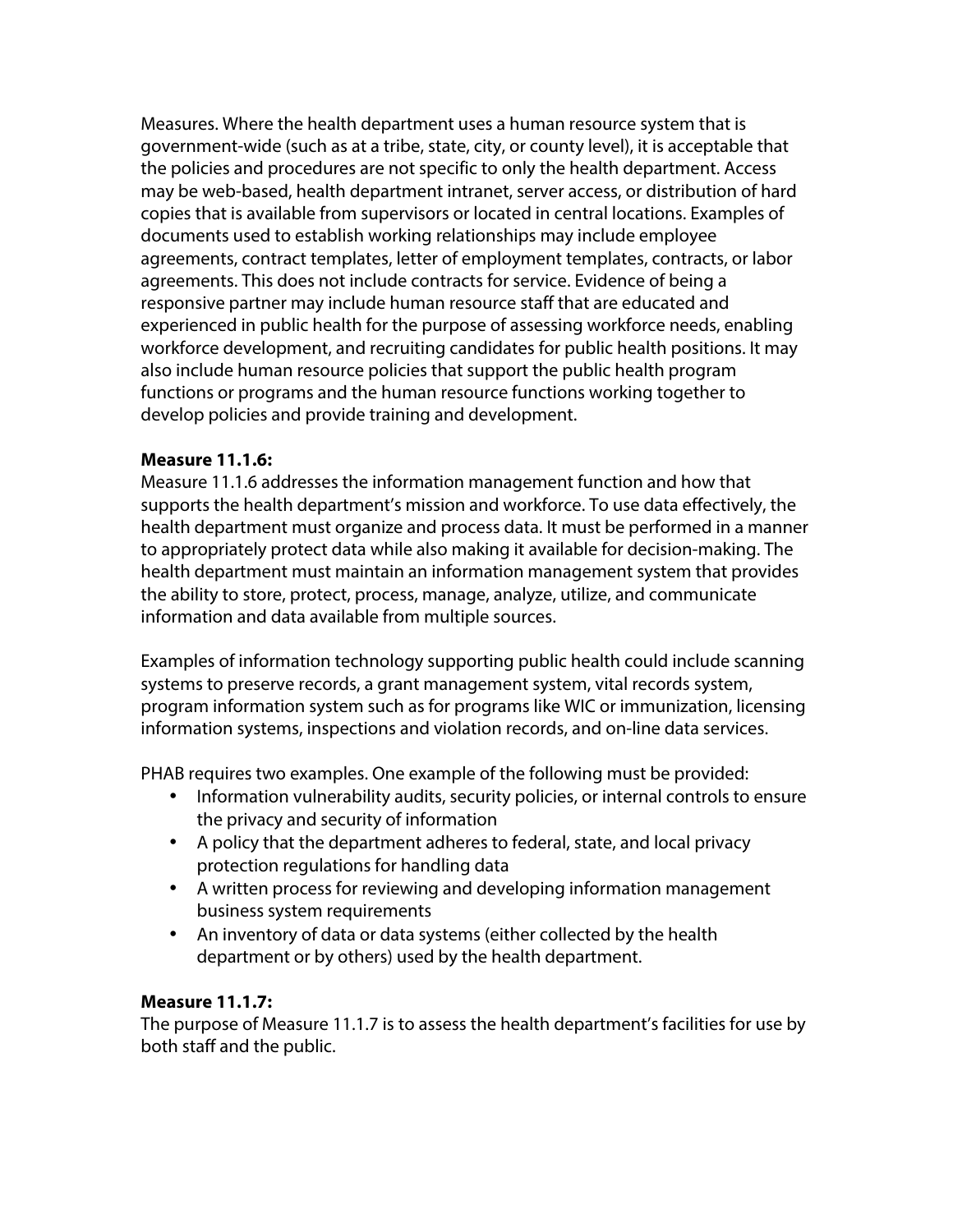Access to a laboratory that has Select Agent certification is required. And, if applicable, the health department must provide copies of licenses to meet national or state requirements appropriate for the laboratory services provided.

Examples of inspection reports may be OSHA reports, internal reports conducted by the department, or external reports conducted by an independent organization, inspection reports, cleaning and maintenance policies, logs, records, a certificate of occupancy, contracts or orders. Other examples of documentation include environmental public health and safety committee meeting minutes and federal or Tribal environmental audits.

PHAB will accept a copy of the ADA compliance report or the health department's selfevaluation, as described by federal regulations. PHAB requires documentation of the health department's procedures to serve members of the public and health department staff who have physical disabilities, are sight impaired, or are hearing impaired.

#### **Standard 11.2:**

The second standard in Domain 11 is "Establish Effective Financial Management Systems."

## **Measure 11.2.1:**

The purpose of Measure 11.2.1 is to assess the health department's ability to manage grants and contracts and comply with external governmental funding requirements. Audits are formal examinations of the health department's financial accounts performed by external auditors. The health department's audit may be part of a large audit of the governmental unit (for example, the umbrella agency, county government, or state government) of which the health department is a part. However, the documentation must demonstrate that the health department's funding was specifically part of the auditor's review.

Documentation of program reports could be, for example, compliance reports to federal funders, reports to legislature or local city/county/Tribal councils, and reports to foundations.

Contracts or agreements between state, local, or Tribal health departments to provide services may show the expectations for how the funding may be used but might not show the compliance with funding agency requirements. If such contracts are used, they must be combined with the follow-up reports that validate compliance.

Self-disclosure of the health department being identified as a "high-risk grantee" must be provided if applicable. Instances include the department being put on a manual draw-down; the department being put on a corrective action plan; placement on a 'do not fund' list; receivership status; and instances of malfeasance or misappropriations of funds. Documentation must also include a description of follow-up actions and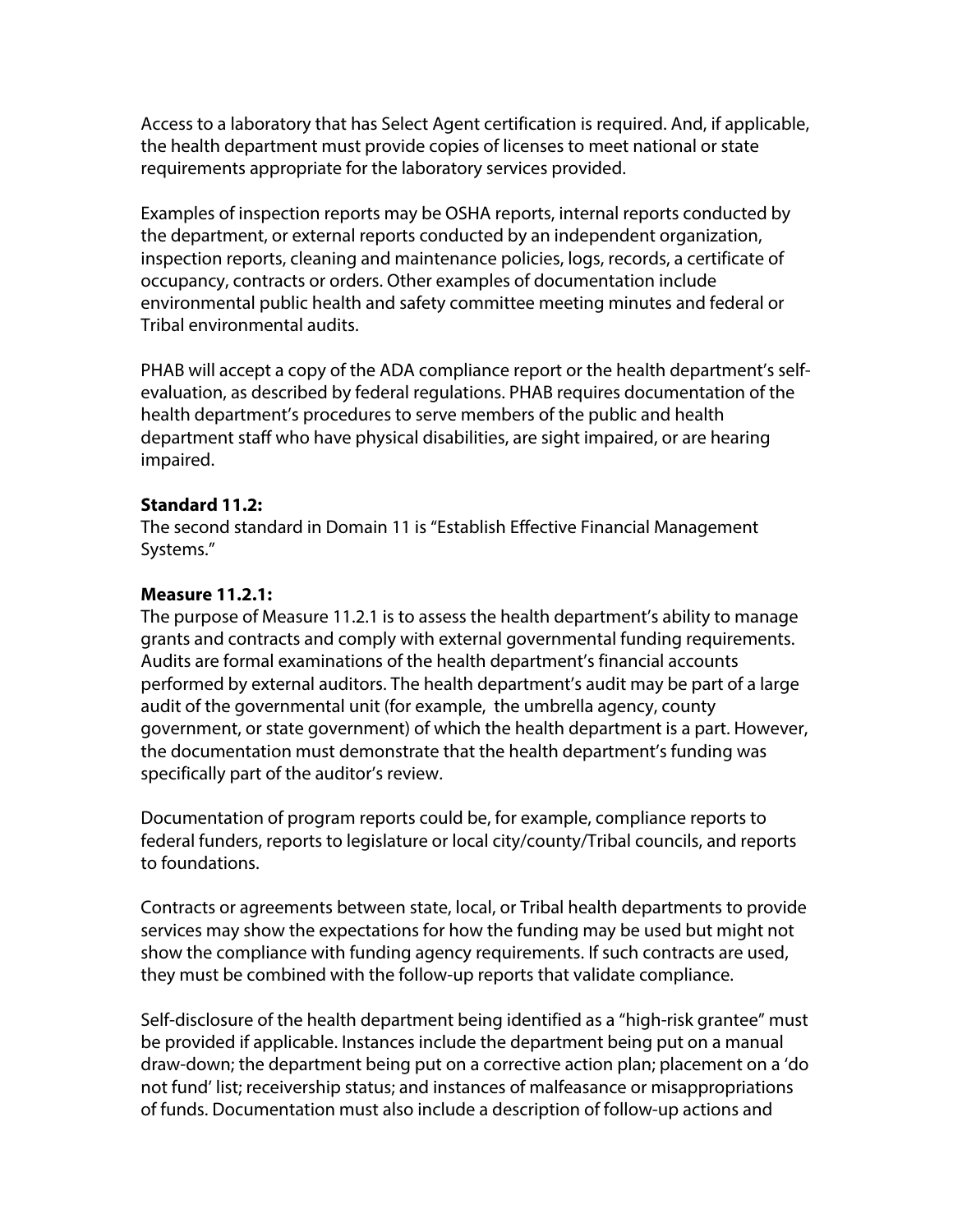internal controls that have occurred to remedy the situation. If there have been no communications regarding "high-risk grantee" status, the health director must provide a signed statement attesting to that fact.

#### **Measure 11.2.2:**

Measure 11.2.2 addresses "Written agreements with entities which the health department purchases or serves." There may be services that the Health Department may not directly deliver. Rather, they may contract these services with another public health partner organization. In these circumstances, the health department must provide contracts or MOUs/MOAs or other written agreements that have been executed with other organizations or departments.

## **Measure 11.2.3:**

The purpose of Measure 11.2.3 is to assess the health department's ability to manage finances. The health department must provide the approved budget that is in effect when the documentation for accreditation is submitted to PHAB. The budget may be approved by the governing entity or other body with approval authority, such as a governor or county budget office. If a new budget is approved between the submission of documentation to PHAB and the site visit, the health department must provide a copy of the new budget to the Site Visit Team.

The health department must also provide quarterly financial reports. The examples provided may demonstrate two different types of reporting or may be two successive reports of the same type. Documentation could be, for example, expense reports, reimbursement reports, reports to governing entities, or monthly budget reports – either summarized or itemized.

# **Measure 11.2.4:**

The purpose of Measure 11.2.4 is to assess the health department's activities to increase financial resources to support its infrastructure and to enhance or develop processes, programs, and interventions.

The health department must provide two examples of grant applications (funded or unfunded) or must document the leveraging funds to obtain additional resources (for example, providing matching funds).

The health department must also provide two examples of its communication concerning the need for additional investment in public health. Communication could address a specific issue or address public health in general. For example, documentation could include articles or letters to the editor of a newspaper, presentations to the community, or testimony to elected officials. Tribal health department documentation could be, for example, Tribal letters or resolutions of support, Tribal public health assessments for the purpose of demonstrating resources needed, or executive order adding resources.